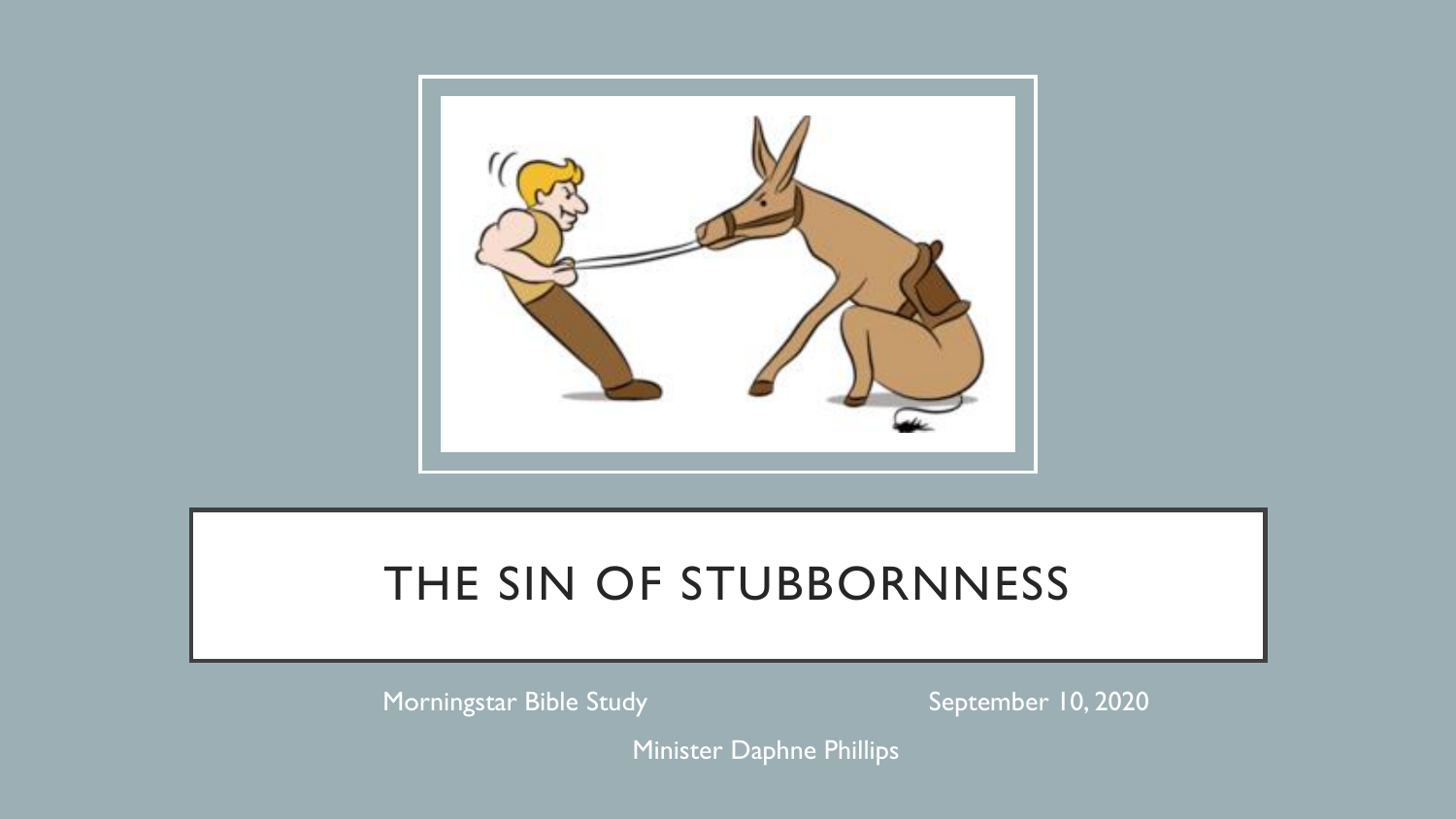# What will you **LEARN** today?

- \* What is stubbornness?
- \* It's not that bad is it? (God's view vs world's view)

**OBJECTIVES** 

- \* Effects of stubbornness- 1 Sam 13 & 15
- \* Am I stubborn?
- \* How to overcome stubbornness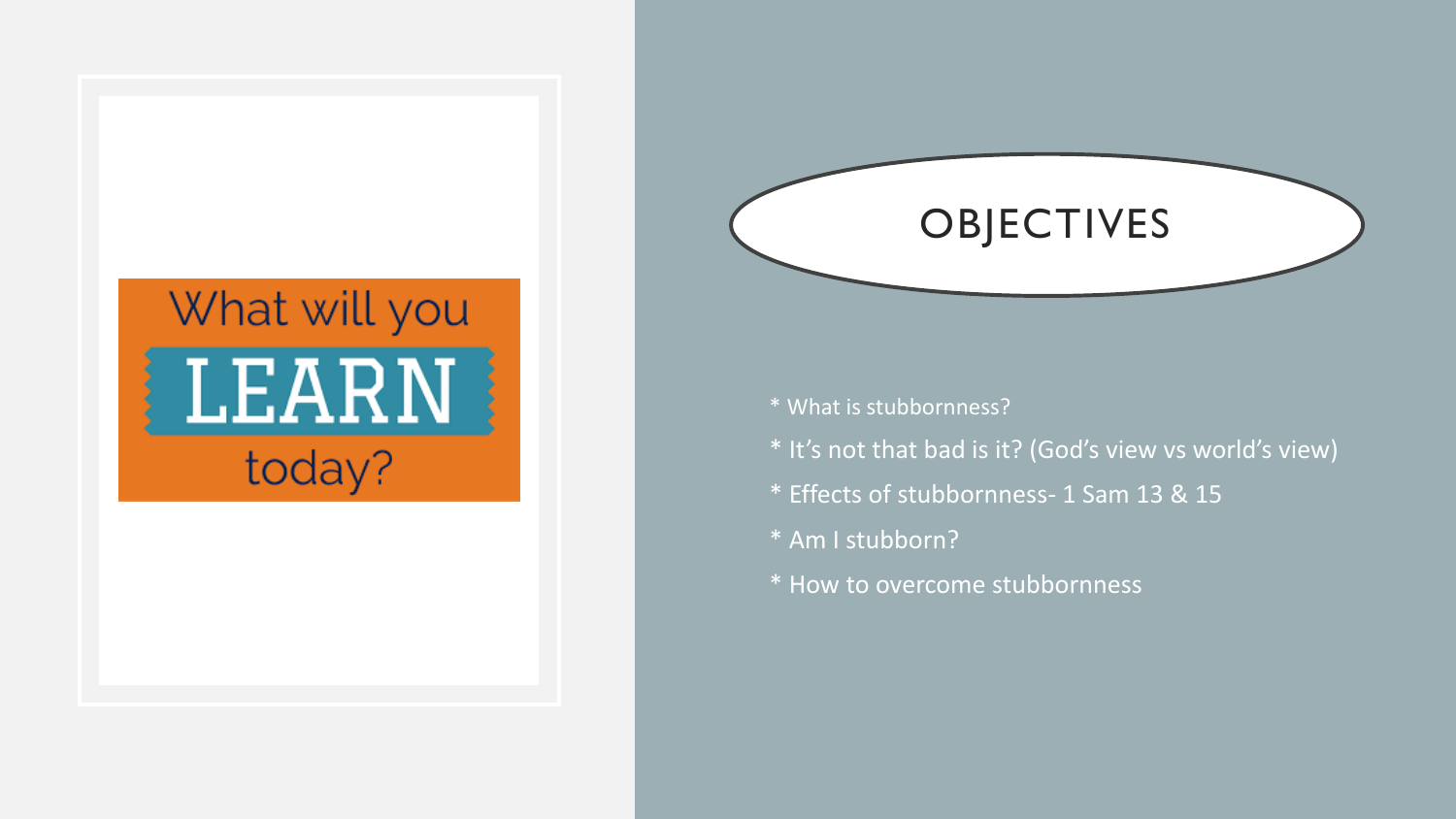#### WHAT IS STUBBORNNESS?

unreasonably obstinate; obstinately unmoving:

a fixed or set in purpose or opinion; resolute

• obstinately maintained, as a course of action:

difficult to manage or suppress:

hard, tough, or stiff, as stone or wood; difficult to shape or work.

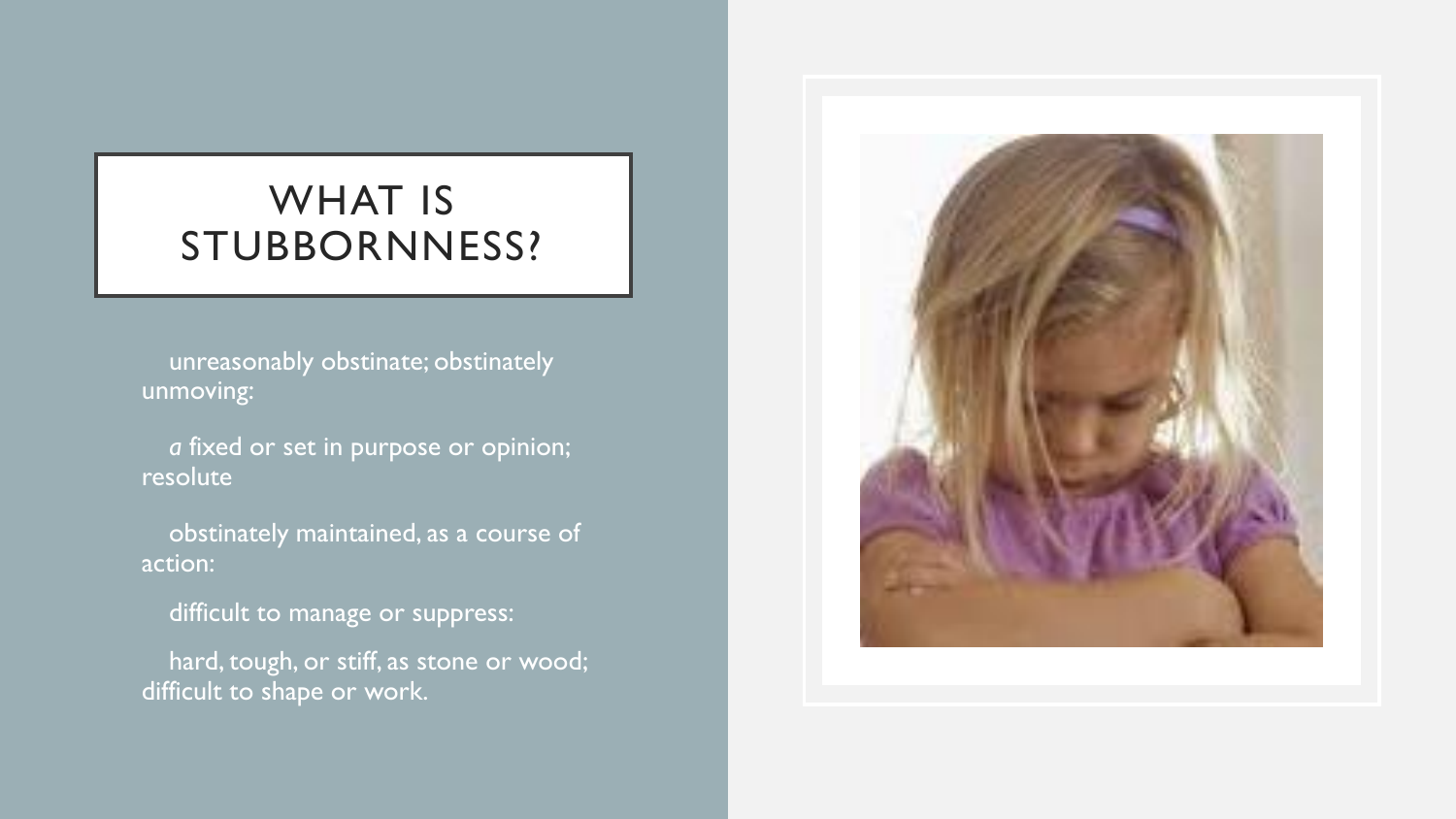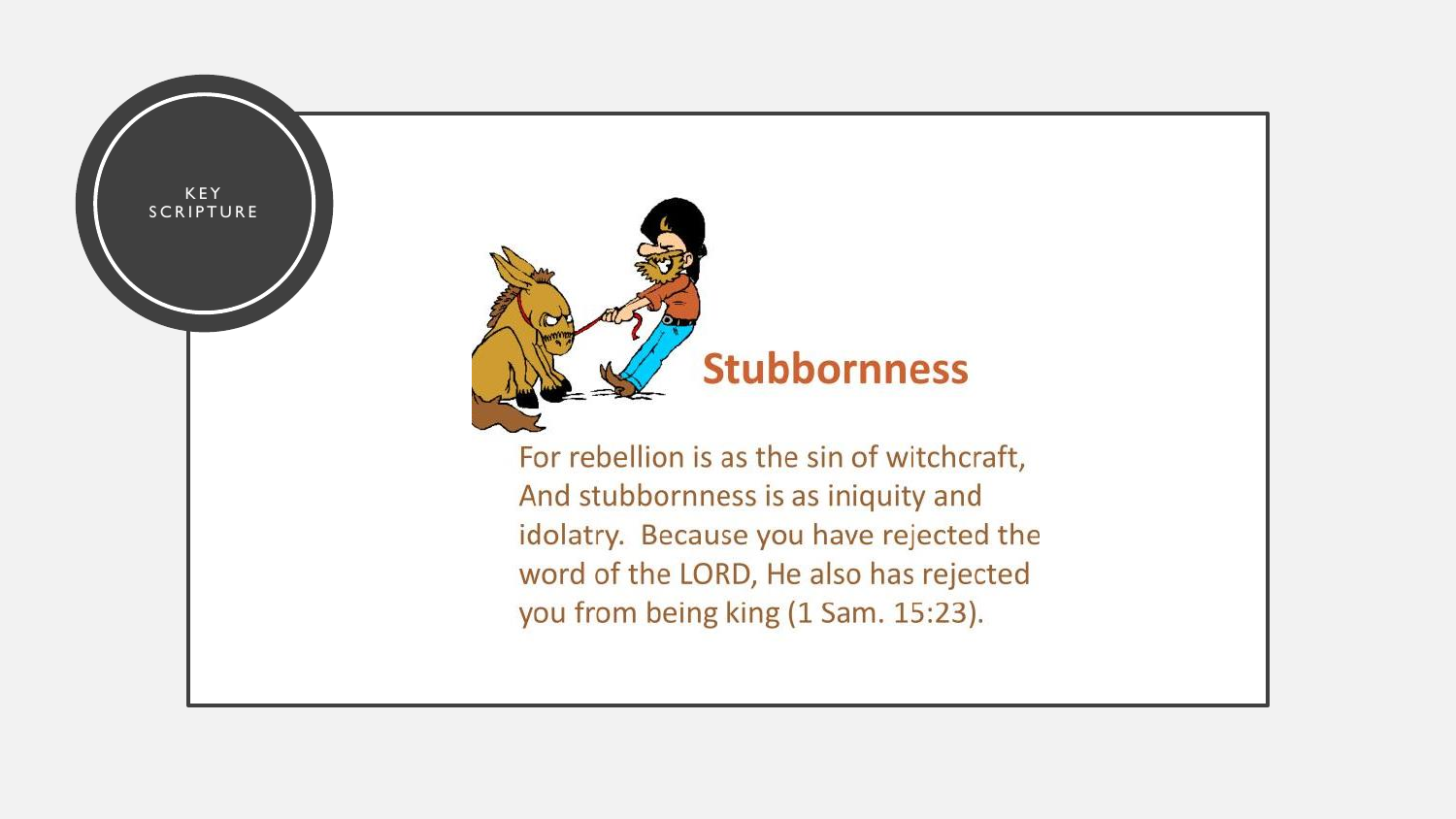### WHICH IS YOUR VIEW?

#### GOD'S VIEW

- I AM STUBBORN = I AM IDOLATOR
- FLEE FROM IDOLATRY- 1 COR 10:14
- IDOLATORS HAVE NO INHERITANCE IN HEAVEN-1 COR 6:9-11

#### WORLD'S VIEW

- Encourages willfulness- Have it Your Way
- Encourages entitlement- MY Money & I want it NOW
- Encourages selfishness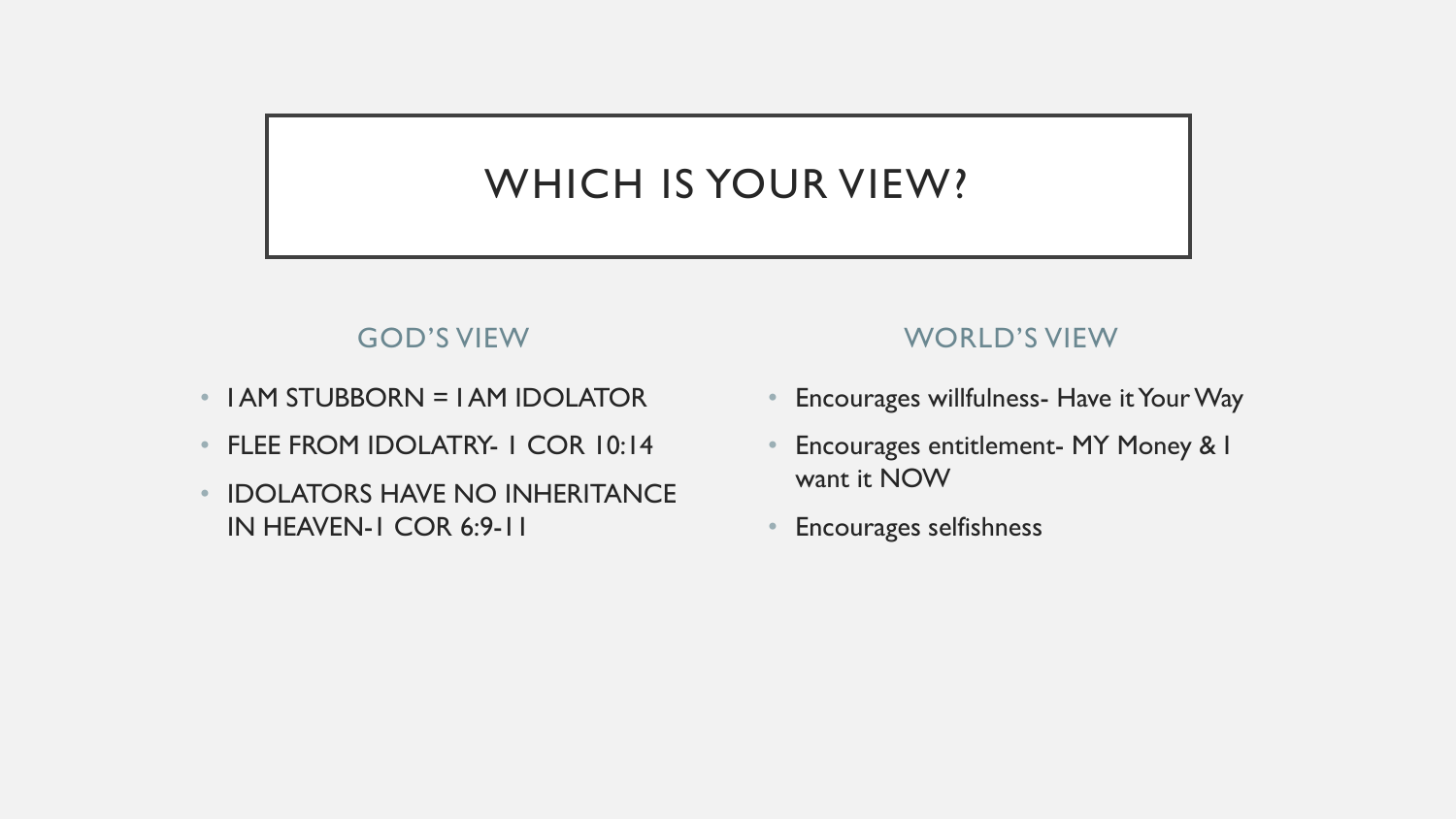### 1 SAM 15: 1-23

• [ISa 15:3, 6, 8-9, 13-23 KJV] 3 Now go and smite Amalek, and utterly destroy all that they have, and spare them not; but slay both man and woman, infant and suckling, ox and sheep, camel and ass. ... 6 And Saul said unto the Kenites, Go, depart, get you down from among the Amalekites, lest I destroy you with them: for ye shewed kindness to all the children of Israel, when they came up out of Egypt. So the Kenites departed from among the Amalekites. ... 8 And he took Agag the king of the Amalekites alive, and utterly destroyed all the people with the edge of the sword. 9 But Saul and the people spared Agag, and the best of the sheep, and of the oxen, and of the fatlings, and the lambs, and all [that was] good, and would not utterly destroy them: but every thing [that was] vile and refuse, that they destroyed utterly. ... 13 And Samuel came to Saul: and Saul said unto him, Blessed [be] thou of the LORD: I have performed the commandment of the LORD. 14 And Samuel said, What [meaneth] then this bleating of the sheep in mine ears, and the lowing of the oxen which I hear? 15 And Saul said, They have  $b$ r $b$ ught them from the  $\tilde{A}$ malekites: for the people spared the best of the sheep and of the oxen, to sacrifice unto the LORD thy God; and the rest we have utterly destroyed. 16 Then Samuel said unto Saul, Stay, and I will tell thee what the LORD hath said to me this night. And he said unto him, Say on. 17 And Samuel said, When thou [wast] little in thine own sight, [wast] thou not [made] the head of the tribes of Israel, and the LORD anointed thee king over Israel? 18 And the LORD sent thee on a journey, and said, Go and utterly destroy the sinners the Amalekites, and fight against them until they be consumed. 19 Wherefore then didst thou not obey the voice of the LORD, but didst fly upon the spoil, and didst evil in the sight of the LORD? 20 And Saul said unto Samuel, Yea, I have obeyed the voice of the LORD, and have gone the way which the LORD sent me, and have brought Agag the king of Amalek, and have utterly destroyed the Amalekites. 21 But the people took of the spoil, sheep and oxen, the chief of the things which should have been utterly destroyed, to sacrifice unto the LORD thy God in Gilgal. 22 And Samuel said, Hath the LORD [as great] delight in burnt offerings and sacrifices, as in obeying the voice of the LORD? Behold, to obey [is] better than sacrifice, [and] to hearken than the fat of rams. 23 For rebellion [is as] the sin of witchcraft, and stubbornness [is as] iniquity and idolatry. Because thou hast rejected the word of the LORD, he hath also rejected thee from [being] king.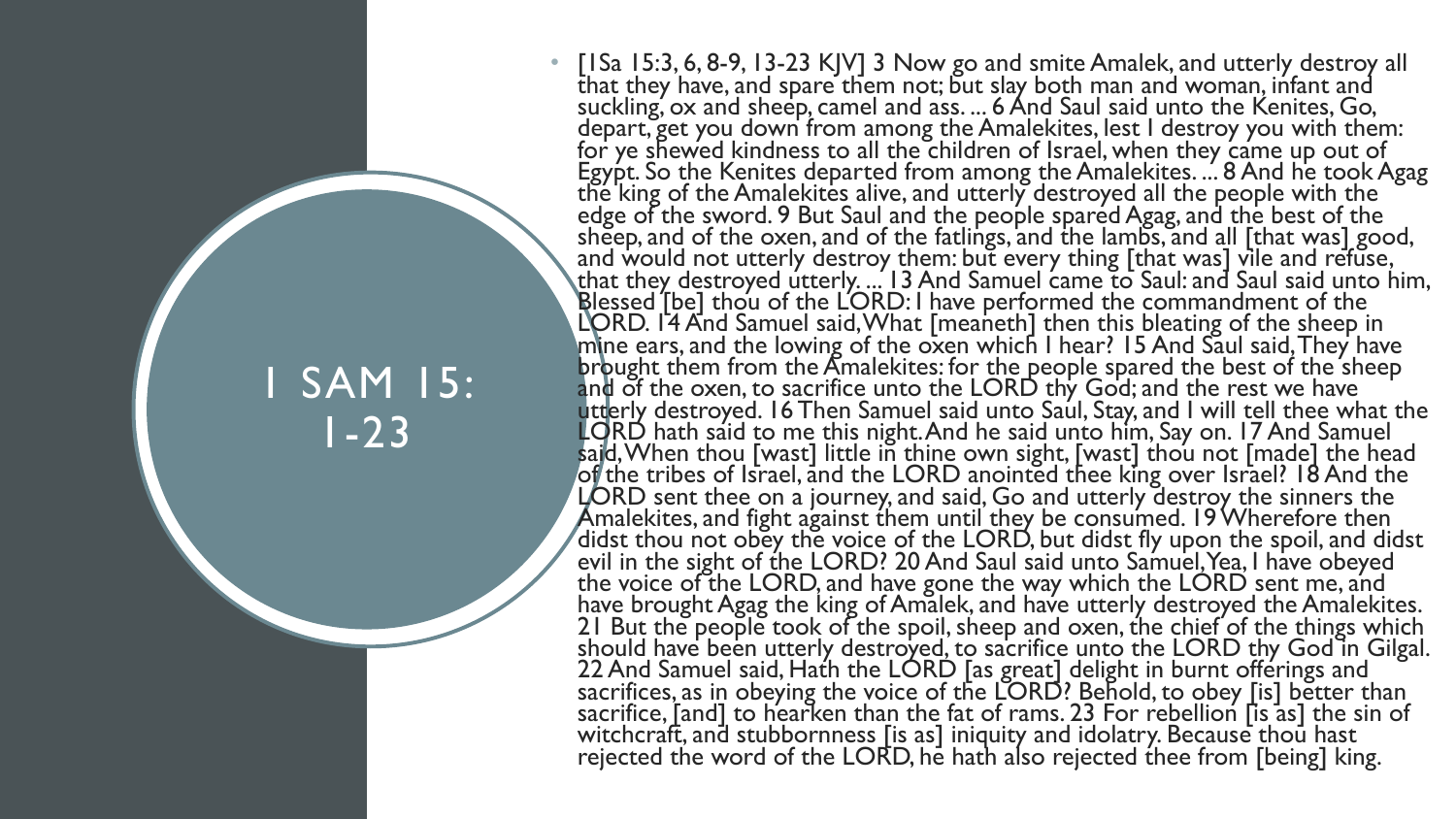#### SUMMARY

In Saul's case, stubbornness involved following his own interpretation of God's command as if it were correct, pride in his accomplishment, and arguing with one in spiritual authority (Samuel) that he had done right!

1) Despite God's clear command, Saul chose to do otherwise (15:3, 7, 9)

2) He is proud of his accomplishment

(a) He sets up a monument for himself! (15:12)

(b) He claims to have done God's will (15:13)

3) He argues with Samuel, the judge of Israel and the prophet of God (cf.1 Samuel 7:6, 15)

(a) He shifts blame (15:15)

(b) He justifies his action as an avenue of sacrificing to God (15:15) (although God had not asked Him to do this).

(c) Even after it is pointed out by Samuel exactly where he missed it in obeying God, he still insists that he obeyed God! (15:16-20)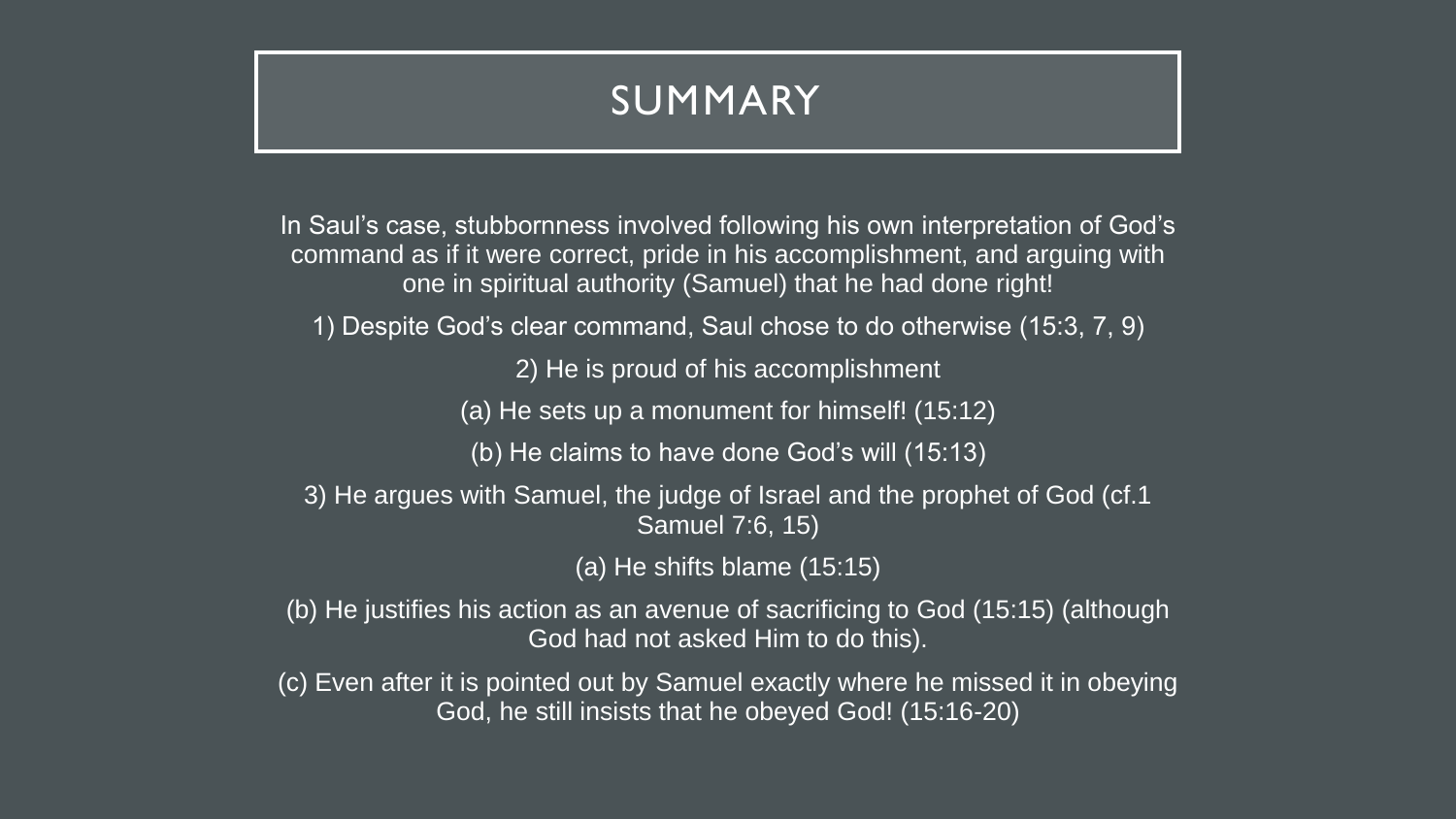#### STUBBORNNESS TODAY



• A) According to 2 Timothy 3:4 in the perilous times of the last days men will be "traitors, headstrong, haughty"

• 1) Headstrong means "determined to have one's own way; willful; stubborn; obstinate" (Dictionary.com)

• B) Stubbornness involves

• 1) A determination to walk in your self-determined way. Psalms 81:11-13 "But My people would not heed My voice, And Israel would have none of Me. (12) So I gave them over to their own stubborn heart, To walk in their own counsels. (13) "Oh, that My people would listen to Me, That Israel would walk in My ways!

• 2) A conviction that our assessments and judgments are invariably right.

• 3) Being unwilling to change. Isaiah 48:4 "Because I knew that you were obstinate, And your neck was an iron sinew, And your brow bronze"

• Thinking like a mule. (Psalm 32:8-9). Mules are stubborn because they think for themselves and they will not put themselves in what they perceive to be danger or unnecessary stress. The stubbornness is not giving in to the will of the owner.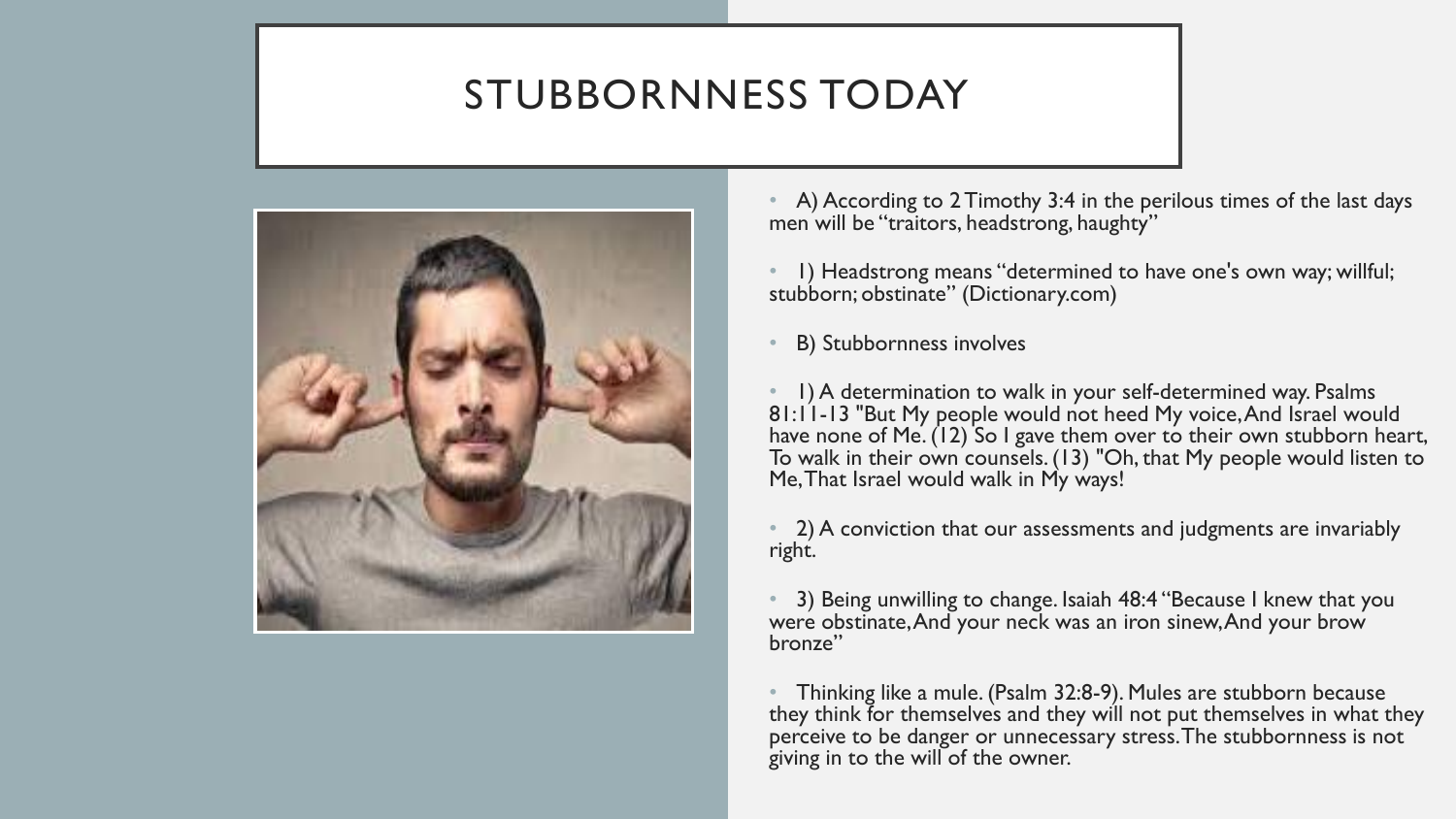## AM I STUBBORN LIKE SAUL?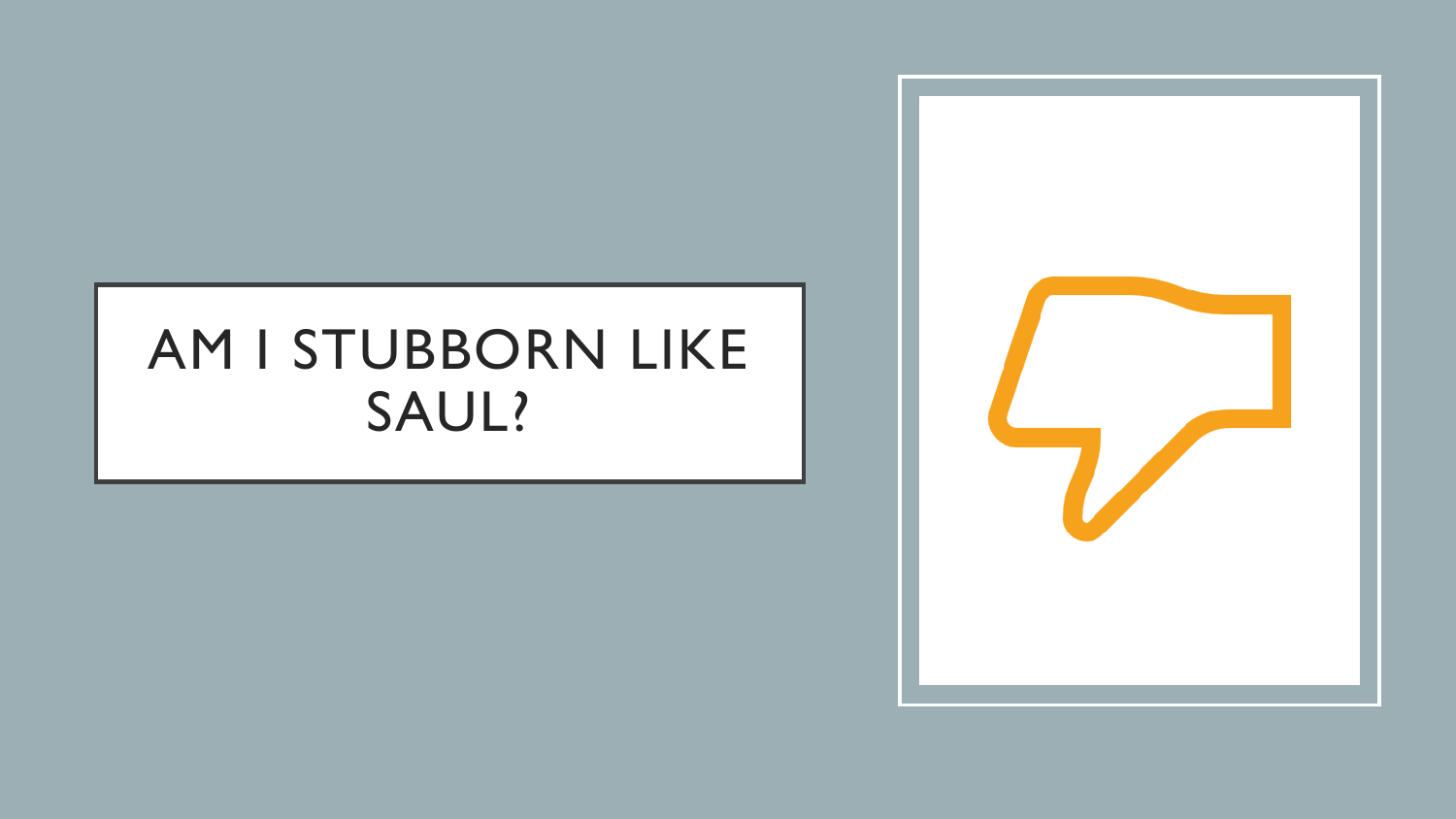

#### STUBBORN- WHO ME?

- You keep at an idea or plan, or insist on making your point, even when you know you're wrong.
- You do something you want to do even if no one else wants to do it.
- When others present an idea, you tend to point out all the reasons it won't work.
- You visibly feel anger, frustration, and impatience when others try to persuade you of something you don't agree with.
- You agree to or commit halfheartedly to others' requests, when you know all along that you're going to do something entirely different.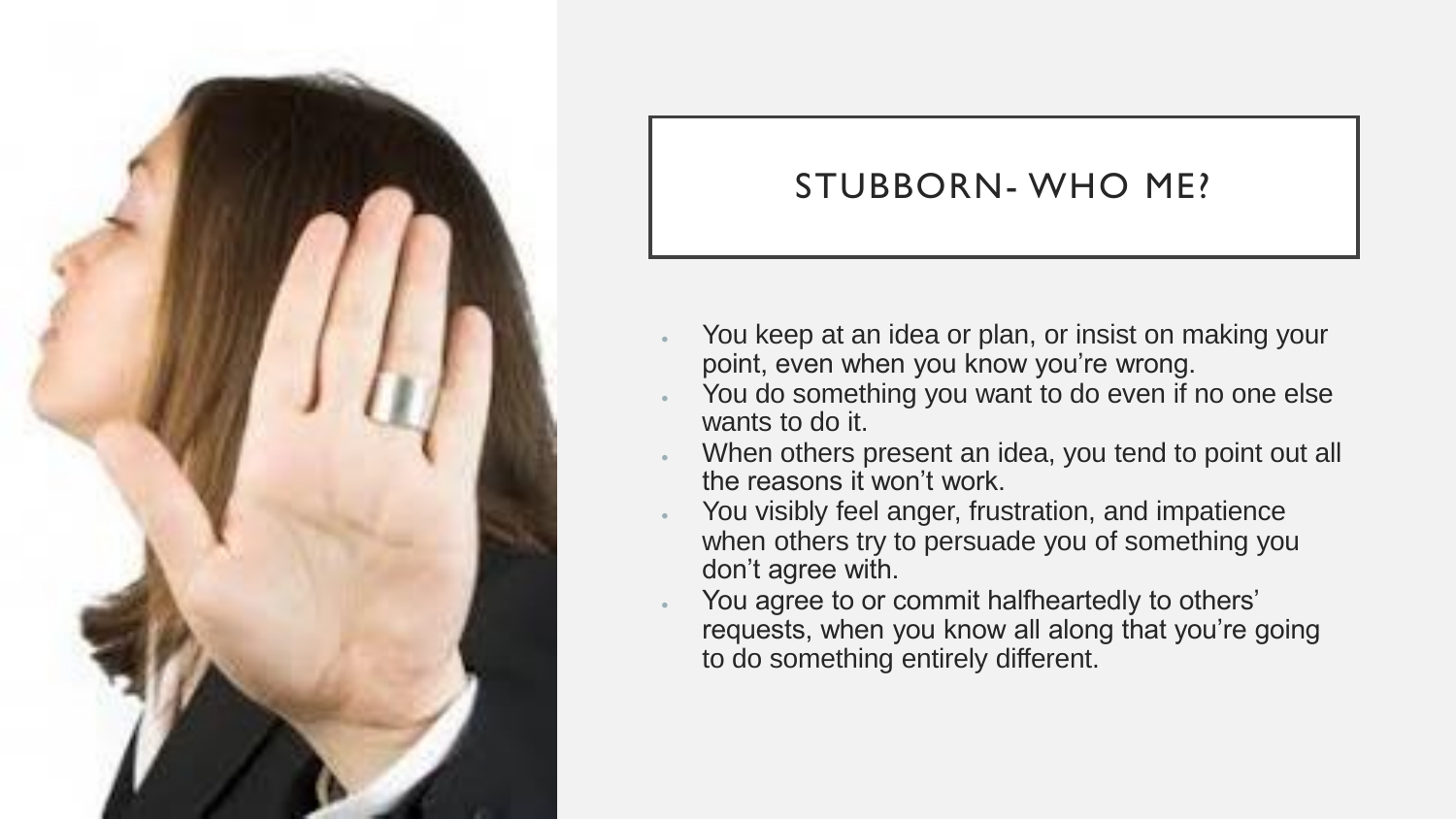#### REMEMBER SAUL

It blames others for its own irresponsibility, it's proud of its own achievements.

It doesn't do what the one in authority says to do, but it thinks it does.

It argues the point. It tells those in authority what their job is and what their responsibility is; it acts as if it has authority over the one or ones who are in authority and that it can take their place (king Saul offered the sacrifice when he'd been told to wait – 1 Samuel 13).

It presents itself as I'm right, you're wrong.

It doesn't really listen because it has its own mind. Oh, it can seem agreeable and says it's willing to listen and consider, but it always has an inner stiffness and hardness this is unwilling to change its mind.

It sets itself up as the judge of right and wrong.

Is this you?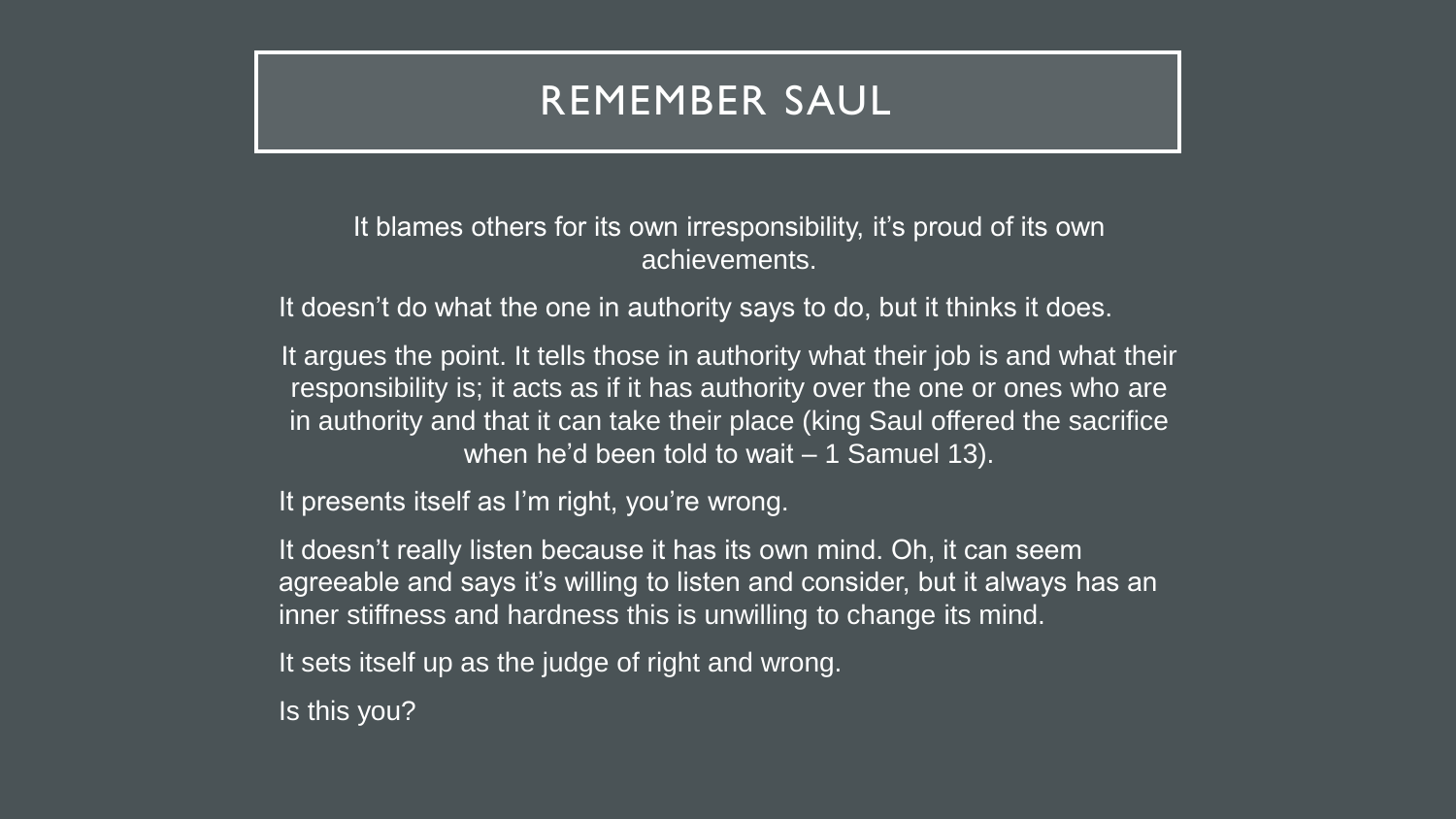## THIS IS ALL OF US!

We are all guilty!